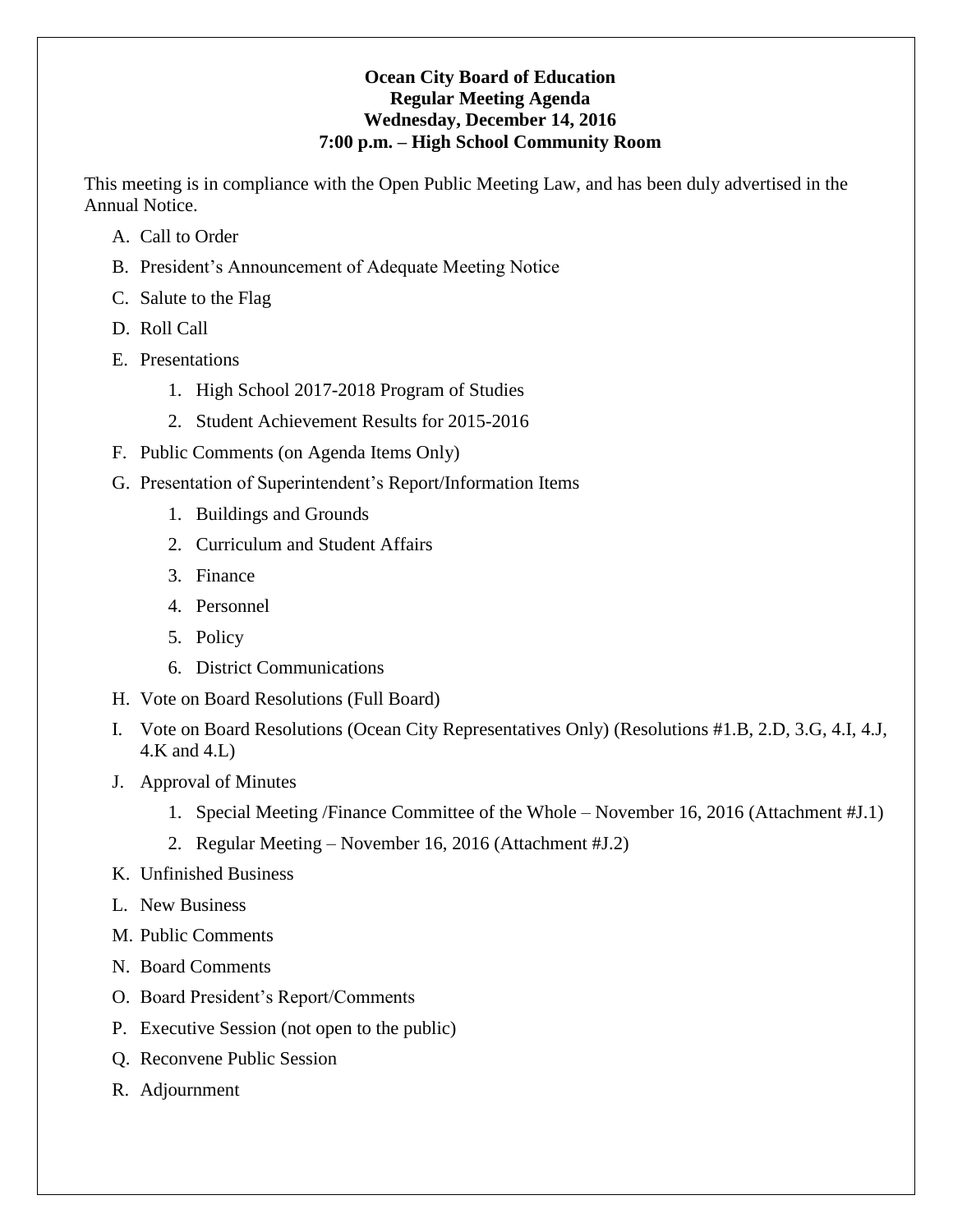#### **OFFICE OF THE SUPERINTENDENT OF SCHOOLS**

**TO:** Ocean City Board of Education

#### **FROM: Dr. Kathleen Taylor, Superintendent of Schools**

**RE:** December 14, 2016 Regular Board Meeting

**MOTION:** Based on the recommendation of the Superintendent of Schools, the following resolutions are presented for formal approval by the Board of Education.

#### **1. Buildings and Grounds**

A. Use of Facilities

|               | The Board approves the following requests for the use of the High School: |
|---------------|---------------------------------------------------------------------------|
| Requested By: | Rowan University                                                          |
| Use:          | Intra-squad Scrimmage                                                     |
| Dates/Times:  | August 19, 2017 (Sat), 8:00AM-1:00PM                                      |
| Rooms:        | <b>Locker Rooms and Exterior Rest Rooms</b>                               |
| Fee:          | No charge                                                                 |
| Requested By: | National Multiple Sclerosis Society                                       |
| Use:          | Bike to Shore Ride 2017                                                   |
| Dates/Times:  | September 22, 2017 (Fri), 8:00AM-5:00PM – set up                          |
|               | September 23, 2017 (Sat), 8:00AM-10:00PM - event                          |
|               | September 24, 2017 (Sun), 3:00AM-12:00PM - event                          |
| Rooms:        | Auxiliary Gym (in the event of rain), Cafeteria and Kitchen               |
| Fee:          | \$4,375.00                                                                |

#### B. Use of Facilities **(Ocean City Representatives Only)**

The Board approves the following request for the use of the Intermediate School:

| Requested By: | South Jersey Sports League                               |
|---------------|----------------------------------------------------------|
| Use:          | <b>Adult Dodgeball</b>                                   |
| Dates/Times:  | January 17, 2017 – March 14, 2017 (Tues), 8:30PM-10:00PM |
| Room:         | Gym                                                      |
| Fee:          | \$945.00                                                 |

#### Informational Items

#### Fire Drills

| Ocean City High School                          | November 14, 2016 |
|-------------------------------------------------|-------------------|
| Ocean City Intermediate School November 2, 2016 |                   |
| Ocean City Primary School                       | November 15, 2016 |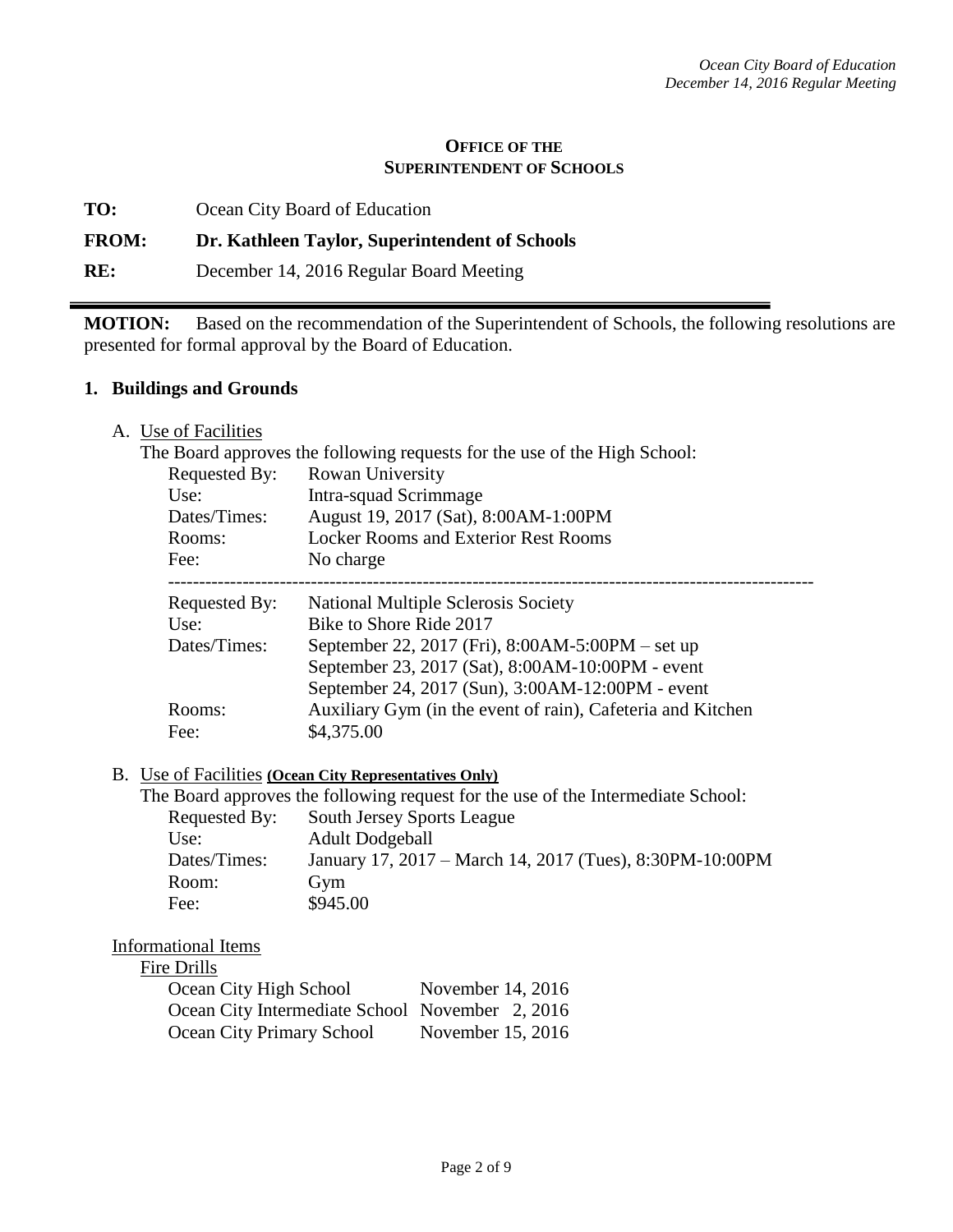**Security Drills** Ocean City High School November 17, 2016 Ocean City Intermediate School November 21, 2016 Ocean City Primary School November 16, 2016

- Discussion
- Buildings and Grounds Committee Report Mr. Oves, Chairperson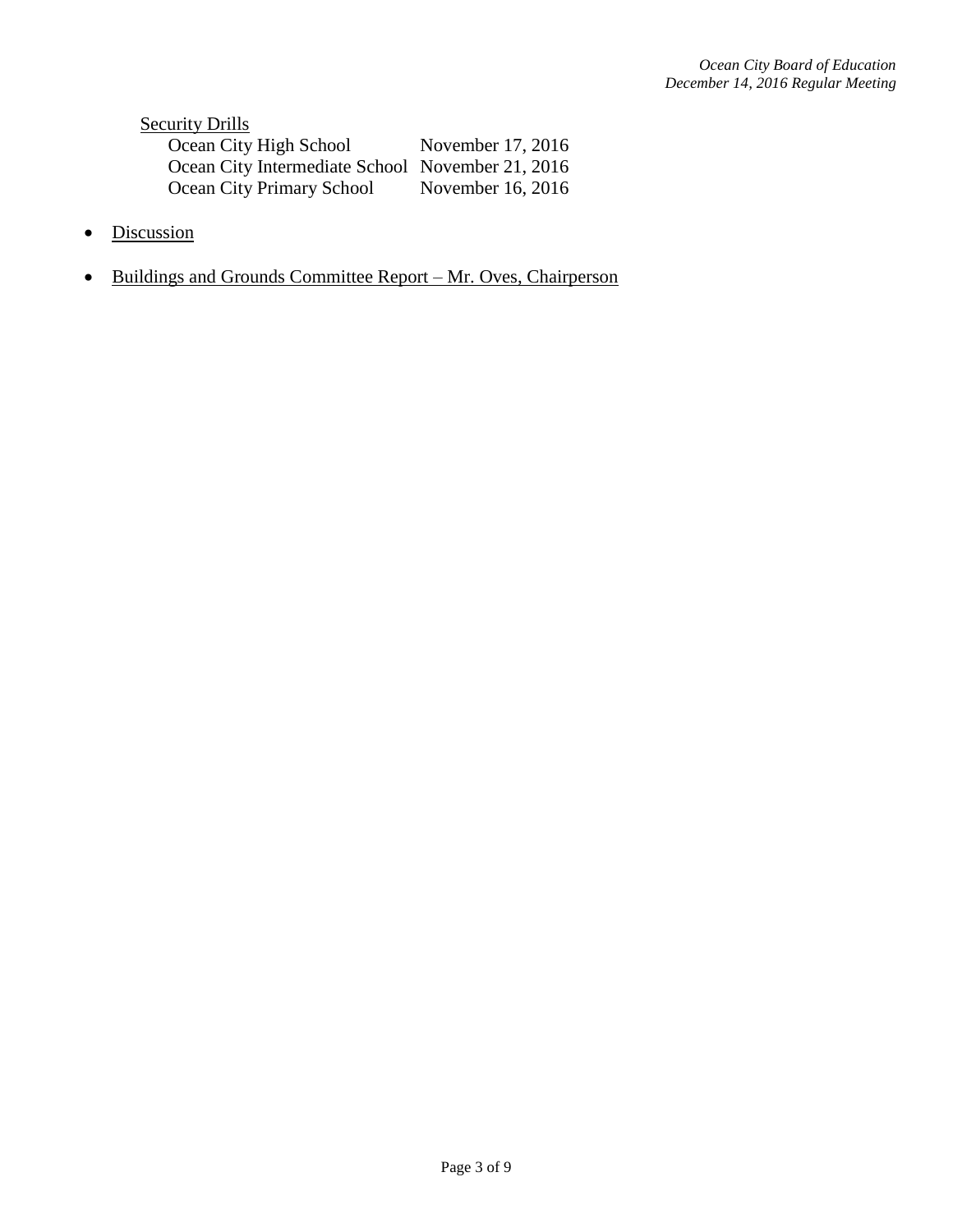### **2. Curriculum and Student Affairs**

- A. High School Field Trip Request (Attachment #2.A) The Board approves the attached High School Field Trip list.
- B. Program of Studies High School (Attachment #2.B) The Board approves the attached High School Program of Studies for the 2017-18 school year.
- C. Elementary and Secondary Education Act (ESEA)Action Plan The Board approves the submission to the County Office the District, High School and Intermediate School action plans to increase the student participation rate in state assessments.
- D. Intermediate School Field Trip Request (Attachment #2.D) **(Ocean City Representatives Only)** The Board approves the attached Intermediate School Field Trip list.
- E. Harassment, Intimidation, and Bullying (HIB) Case Finding (Attachment #2.E) The Board adopts and approves Harassment, Intimidation and Bullying (HIB) Case Finding as reported in the attached.

Informational Items (Attachments) Out-of-School Suspension Reports for November 2016

- Discussion
- Curriculum and Student Affairs Committee Report Mrs. McAlister, Chairperson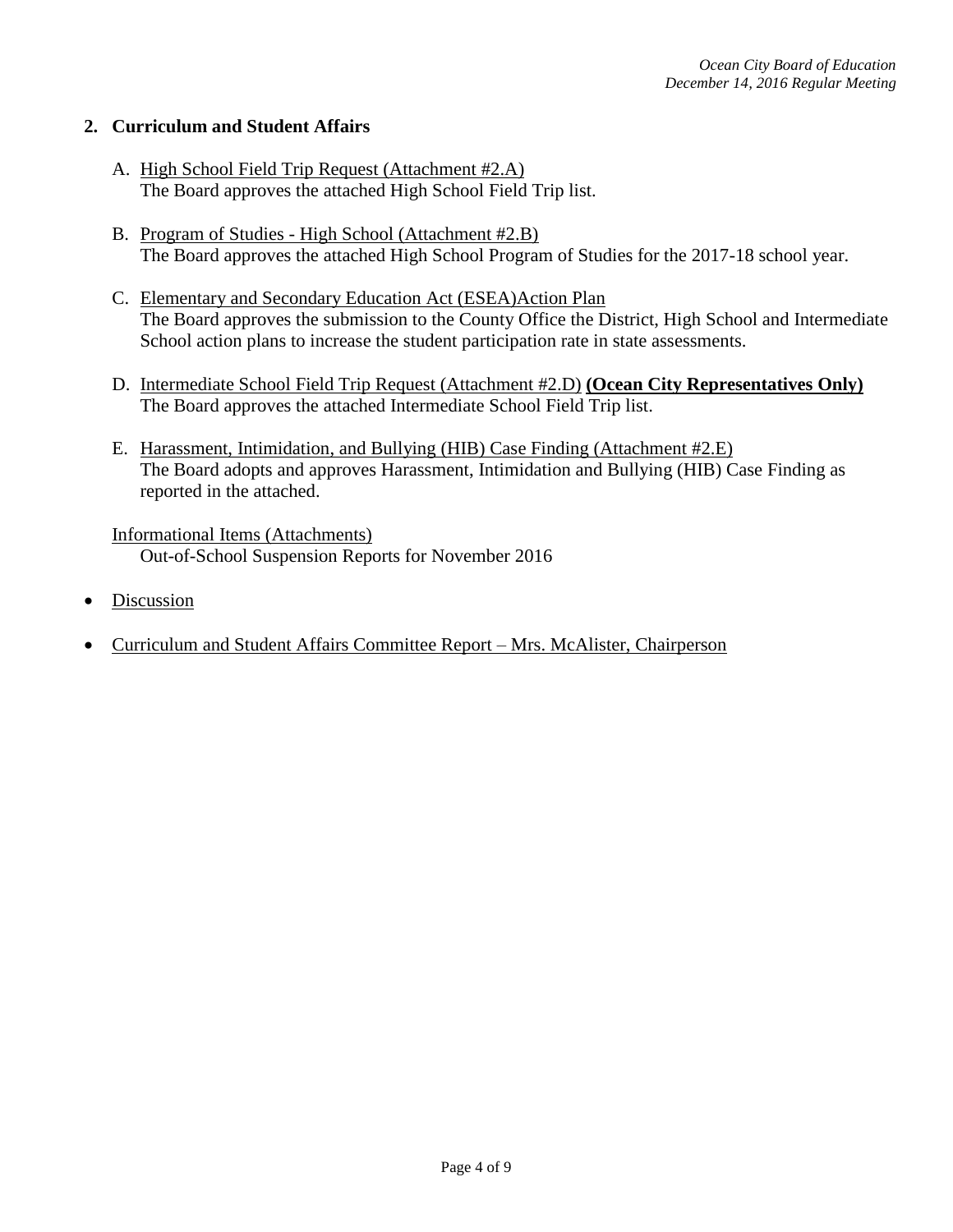## **3. Finance**

- A. Bill List (Attachment #3.A) The Board approves the payment of bills for December 2016 in the amount of \$3,379.821.92.
- B. Secretary and Monthly Cash Reconciliation Reports (Attachment #3.B) The Board approves the Board Secretary's Monthly Financial Report and the Monthly Cash Reconciliation Report for October 2016.
- C. Line Item Transfers (Attachment #3.C) The Board approves the revenue and appropriation transfers for October 2016. The Board also acknowledges receipt of the State of NJ mandated transfer reconciliation form for October 2016.
- D. Travel & Expense Reimbursement (Attachment #3.D) The Board approves the December 2016 list of Board of Education Members and School District Staff travel and related expense reimbursements.
- E. 2015-16 Annual School District Audit

After reviewing and discussing the annual School District Audit with the auditor, the Board accepts the Comprehensive Annual Finance Report (CAFR) and the Auditor's Management Report on Administrative Findings - Financial, Compliance and Performance for the 2015-16 school year as prepared by Ford, Scott and Associates, LLC. There are no audit findings.

F. Donation

The Board accepts a donation of supplies to make peanut butter and jelly sandwiches for the Atlantic City Rescue Mission from Aramark. Students from the Ocean City Intermediate School PB&J Club and Ocean City High School Key Club will join and prepare the sandwiches. The approximate value of the donation is \$100.

#### G. Donations **(Ocean City Representatives Only)**

The Board accepts the following donations for the Intermediate and Primary Schools from the Ocean City PTA:

| <b>Intermediate School</b>                            |                         |
|-------------------------------------------------------|-------------------------|
| <b>Rhinoskin Playground Balls</b>                     | \$101.70                |
|                                                       |                         |
| <b>Primary School</b>                                 |                         |
| Disposable Aprons                                     | \$135.86                |
| 22 Ergo Seats                                         | \$1,765.50              |
| 6 iPad Microphones for 2 <sup>nd</sup> Grade Teachers | 101.70<br>$\mathcal{S}$ |
| <b>Spot Classroom Rug</b>                             | \$279.99                |
| <b>Field Trip Buses</b>                               | \$3,136.00              |
|                                                       |                         |

Discussion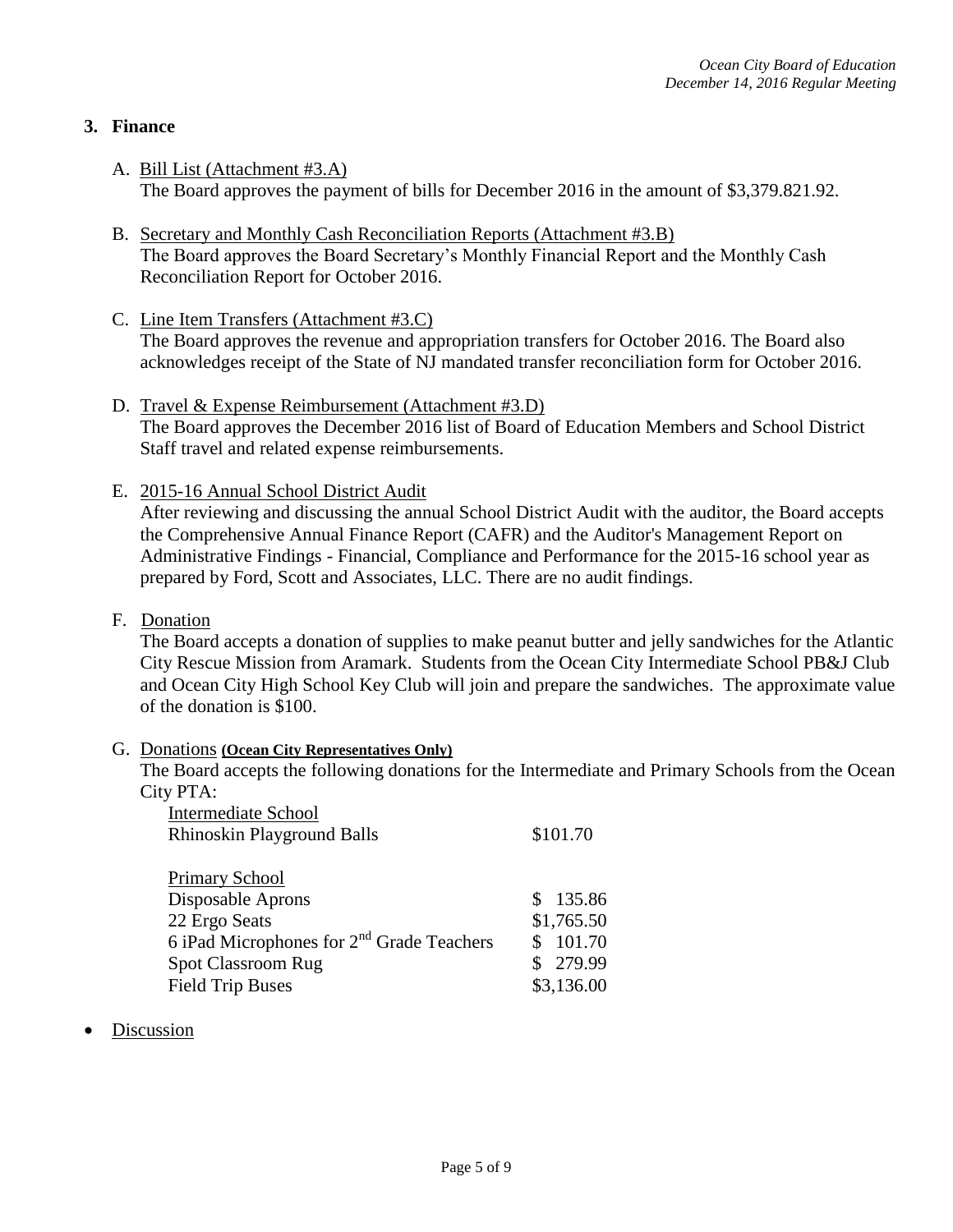- **4. Personnel** (All motions are upon Superintendent's recommendation:)
	- A. Substitutes and Sporting Event Workers (Attachment #4.A) roll call vote The Board approves the attached criminal history approved/HIB trained substitutes and sporting event workers for the 2016-17 school year.
	- B. New Hire District Supportive Staff roll call vote The Board approves Raymond Conover, special education aide, effective January 3, 2017 through June 30, 2017, step 1, 7 hours per day, \$20,892 (pro-rated) (includes \$600 educational stipend).
	- C. New Hire District Supportive Staff roll call vote The Board approves Jordan Caplan, special education aide, effective January 3, 2017 through June 30, 2017, step 1, 7 hours per day, \$20,892 (pro-rated) (includes \$600 educational stipend).
	- D. High School Coaches, Stipends and Volunteers (Attachment #4.D) roll call vote The Board approves the attached High School coaches, stipends and volunteers for the 2016-17 school year.
	- E. Extended Leave of Absence High School Certificated Staff (Attachment #4.E) roll call vote The Board approves employee #0204, an extended paid leave of absence from November 29, 2016 through December 23, 2016, with an expected return date of January 3, 2017.
	- F. Extension for Short-Term Leave Replacement High School Certificated Staff roll call vote The Board ratifies George Plamantouras, short-term leave replacement High School teacher, an extension through December 2, 2016, at a stipend of \$160 per diem.
	- G. Short-Term Leave Replacement High School Certificated Staff roll call vote The Board approves Daniel Murray, short-term leave replacement High School Teacher of Social Studies, effective December 15, 2016 through January 10, 2017, at a stipend of \$160 per diem.
	- H. Short-Term Leave Replacement High School Certificated Staff roll call vote The Board approves Linda Spengler, short-term leave replacement High School Teacher of Family and Consumer Science, effective January 9, 2017 through on or before April 7, 2017, at a stipend of \$160 per diem (pending criminal history approval).
	- I. Intermediate School After-School Extended Support Program Teachers roll call vote (**Ocean City Representatives only)**

The Board approves the following after-school extended support program teachers, at \$30 per hour, total program not to exceed 150 hours, for a total of \$4,500:

| Jordan Caplan      | Megan Ward |
|--------------------|------------|
| Patricia Gallagher | Amber Wira |
| Jessica Kriegner   |            |

J. Leave of Absence – Intermediate School Certificated Staff (Attachment #4.J) – roll call vote **(Ocean City Representatives Only)**

The Board approves employee #2592, a paid FMLA intermittent leave of absence, effective December 12, 2016 through March 31, 2017.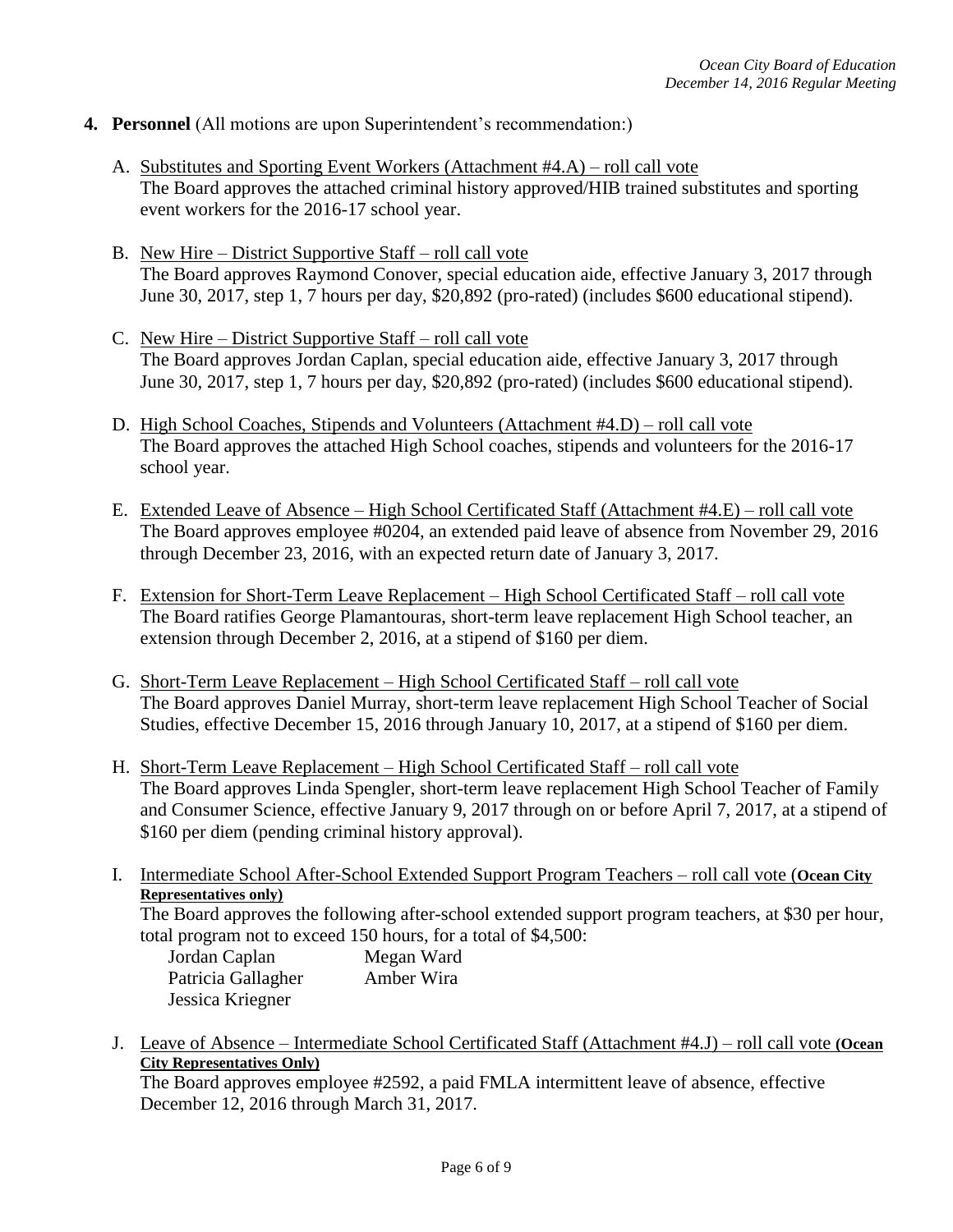K. Leave of Absence – Primary School Certificated Staff (Attachment #4.K) – roll call vote (**Ocean City Representatives only)**

The Board approves employee #0515, a paid leave of absence, effective January 6, 2017 through February 3, 2017, with an expected return date of February 6, 2017.

L. Primary School Externship Practicum Placement – roll call vote **(Ocean City Representatives Only)** The Board approves the following Primary School externship practicum placement for the 2016-17 winter/spring semesters:

**Stockton University** Name: Kimberly White Placement: Kathleen Yates, Speech Language Specialist

- **Discussion**
- Negotiations Committee Report Mr. Bauer, Chairperson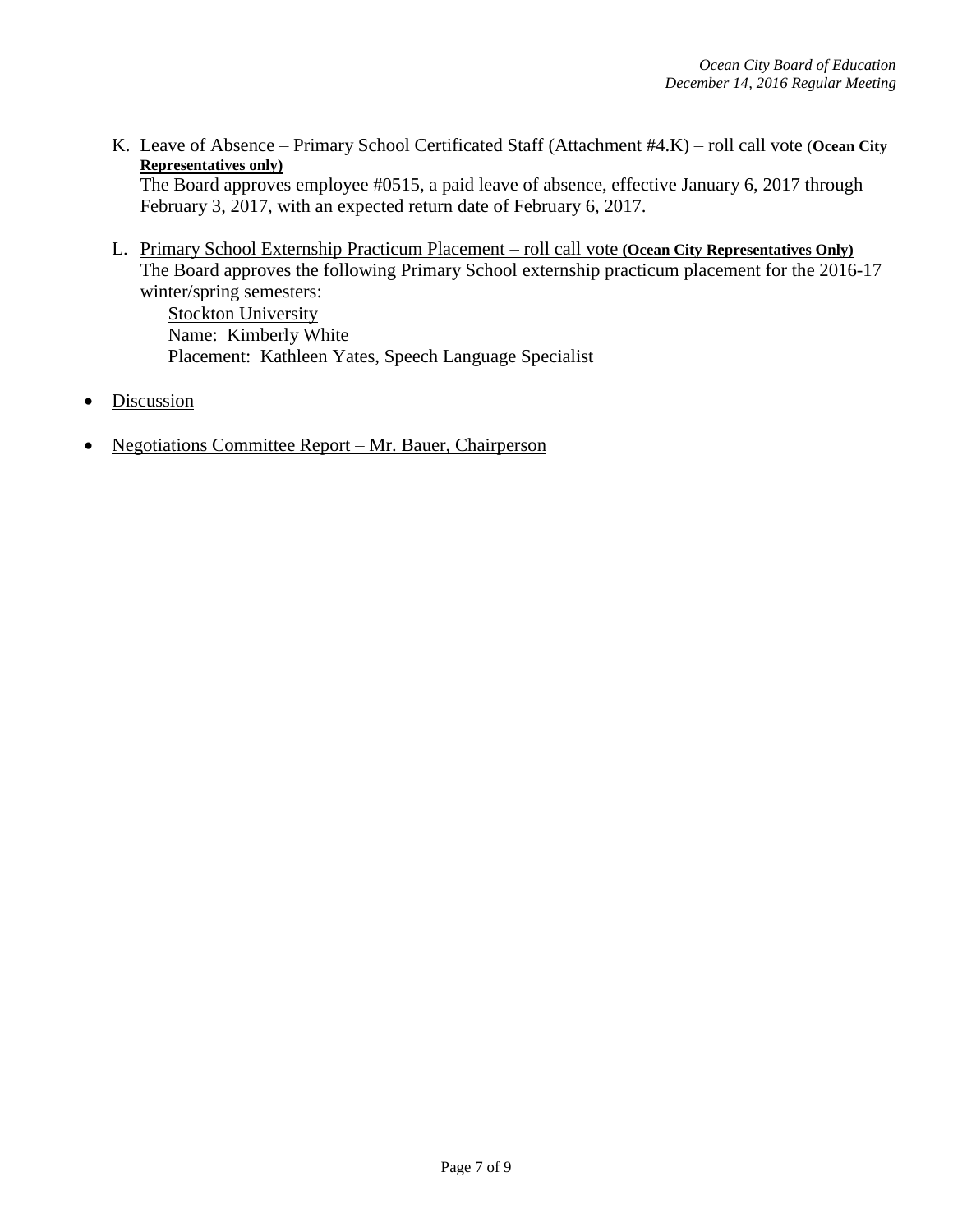# **5. Policy**

- A. QSAC Equivalency Application (Attachment #5.A) The Board authorizes the District's submission of the QSAC Equivalency Application.
- Discussion
- Policy Committee Report Mrs. Prettyman, Chairperson